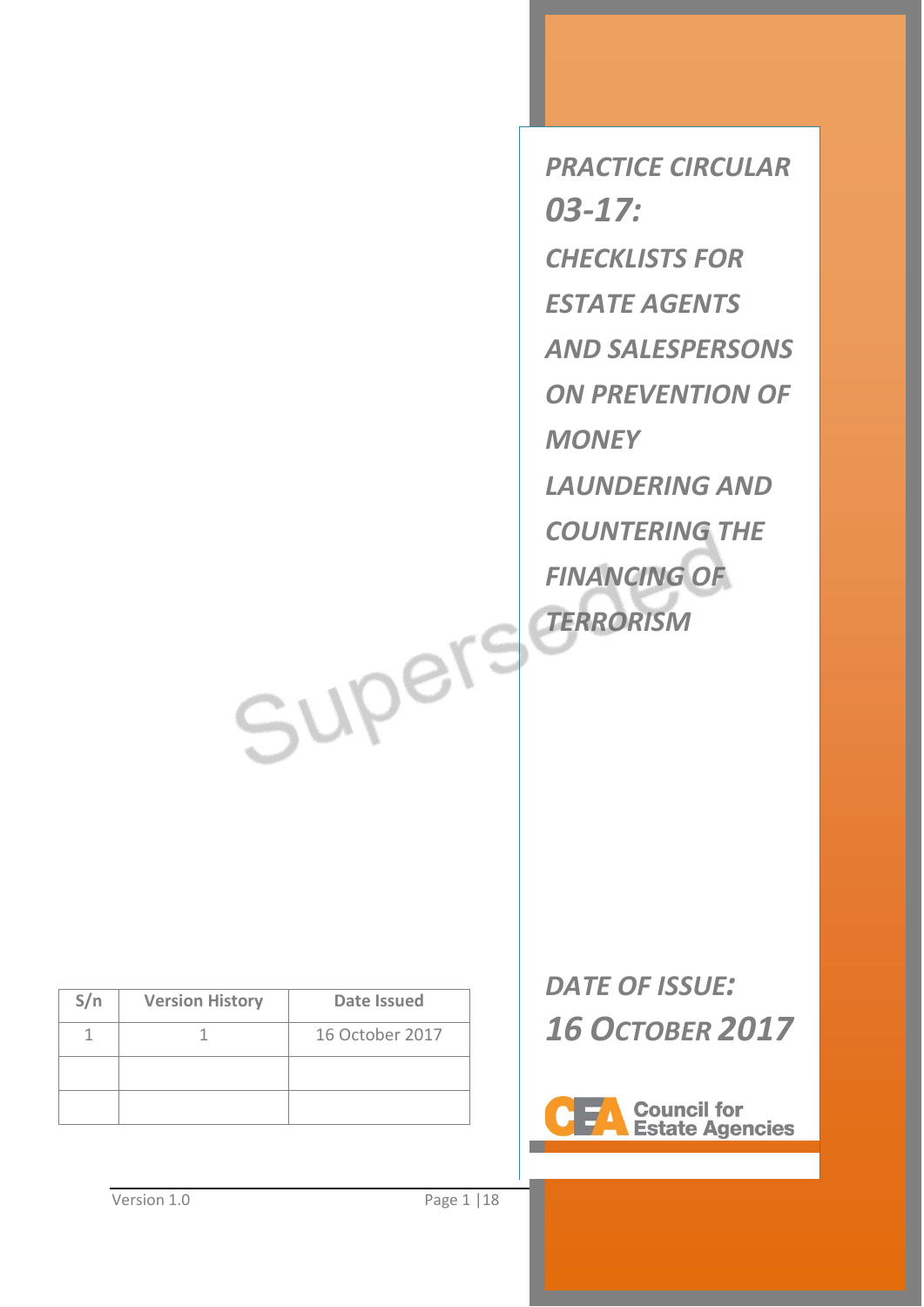

### **Background**

1. As part of national efforts to combat money laundering (ML) and financing of terrorism (FT), the Council for Estate Agencies (CEA) issued a Practice Circular (PC) on the Prevention of Money Laundering and Countering the Financing of Terrorism (PC 04-15) in September 2015 to spell out the duties of estate agents and salespersons.

2. Singapore is a member of the Financial Action Task Force (FATF), an intergovernmental body formed to combat ML/FT and other related threats to the integrity of the international financial system. FATF identified the real estate agency sector and other business sectors and professions such as public accountants, developers, casinos, money lenders, lawyers, etc. as important gatekeepers to counter these threats.

3. Real estate is an attractive avenue for criminals and terrorist groups to perpetuate criminal deeds and launder tainted funds given the large sums involved. Estate agents and salespersons help clients to transact properties and this could involve the movement of large amounts of funds sometimes across international boundaries.

4. ML/FT compromises our safety and security. These illegal activities can expose Singapore's financial and non-financial sectors to criminal abuse. It is important for all stakeholders, including the estate agency industry, to play our part to counter these threats.

5. CEA has received feedback from estate agents and salespersons for more guidance to be provided in complying with PC 04-15. Therefore, CEA has prepared checklists to guide estate agents and salespersons in fulfilling their duties. CEA has sought the feedback of the industry on the checklists.

### **Objective**

6. This Practice Circular sets out the checklists to guide estate agents and salespersons to comply with PC 04-15, namely:

- (a) Estate Agent's Checklist on Anti-Money Laundering and Countering the Financing of Terrorism (AML/CFT); and
- (b) Salesperson's Checklist on Customer Due Diligence (CDD).

7. CEA will be conducting inspection of estate agents' compliance with PC 04-15 using the Estate Agent's Checklist on AML/CFT. Estate agents shall submit to CEA the completed Estate Agent's Checklist on AML/CFT for CEA's inspection as and when required by CEA. Estate agents are required to conduct self-assessment using this checklist periodically, and retain the completed checklist for record purposes.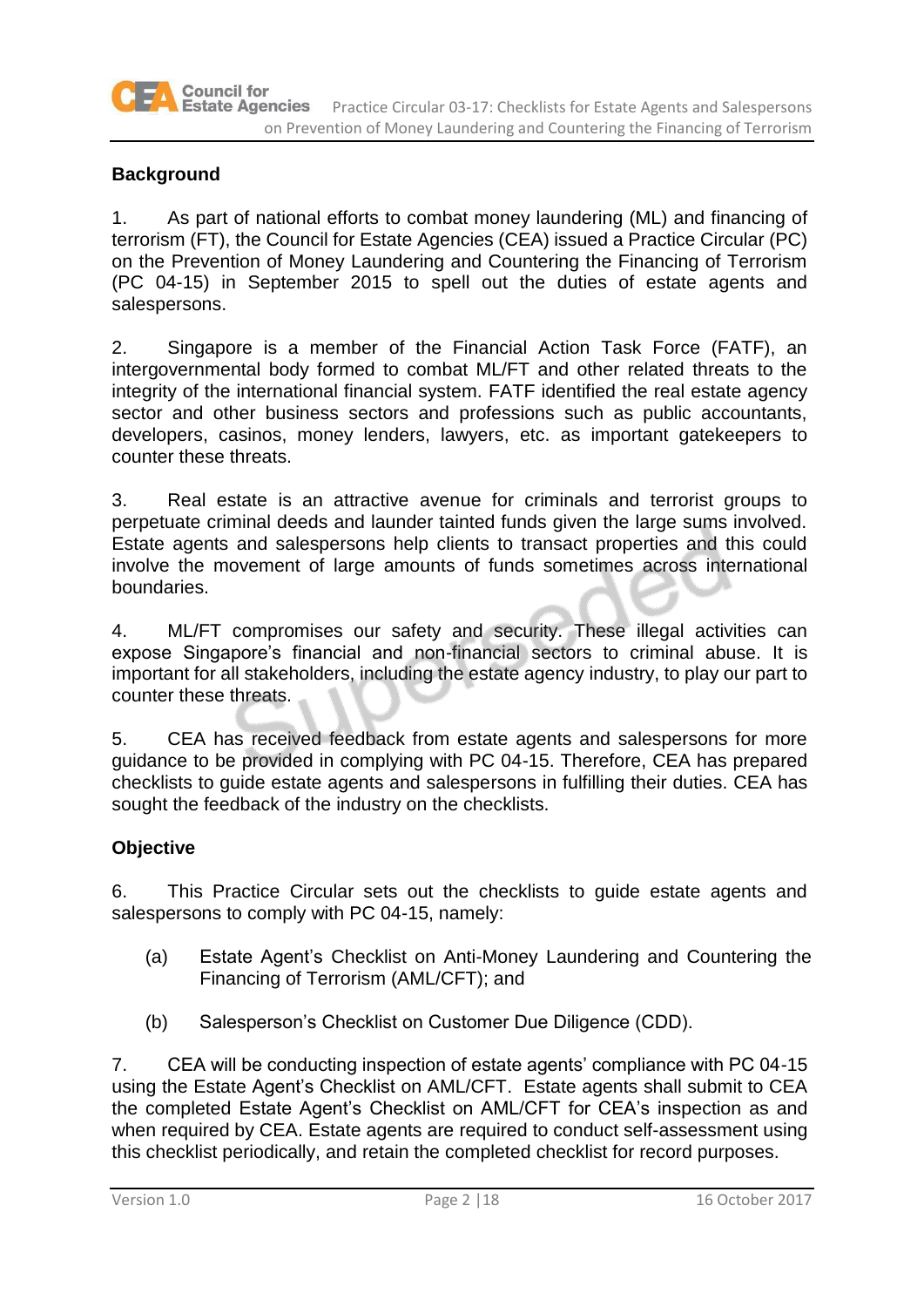8. It is mandatory for salespersons to complete the Salesperson's Checklist on CDD for every property transaction. Salespersons shall complete the checklist for the client(s) that they represent, e.g. if the salesperson represents the buyer, the salesperson is only required to complete the checklist for the buyer. Similarly, the salesperson is only required to complete the checklist for the landlord if he represents the landlord.

9. This Practice Circular takes effect from 1 December 2017. CEA will inspect estate agents for compliance with PC 04-15 based on the checklists disseminated in this Practice Circular with effect from 1 December 2017.

# **Estate Agent's Checklist on AML/CFT**

10. The Estate Agent's Checklist on AML/CFT covers the measures that an estate agent is required to put in place to comply with PC 04-15. There are six sections in the checklist, namely:

# **(a) Section 1: Identification and Documentation of Risks**

Guides estate agents in conducting risk analysis to identify, assess, mitigate and document ML/FT risks in relation to your customers. A template is provided at Annex A of the checklist to guide estate agents in analysing their past property transactions for the conduct of risk analysis.

# **(b) Section 2: CDD**

Informs estate agents of measures to ensure that CDD is conducted by their salespersons where necessary.

# **(c) Section 3: Communication**

Helps estate agents ensure that important information and procedures on prevention of ML/FT are communicated to all their salespersons**<sup>1</sup>** .

### **(d) Section 4: Training**

Guides estate agents in ensuring that their salespersons are properly trained on prevention of ML/FT.

# **(e) Section 5: Compliance Management**

Guides estate agents to put in place measures to ensure that their salespersons**<sup>2</sup>** comply with the measures for preventing ML/FT.

 $\overline{a}$ 

**<sup>1</sup>** Estate agents where the Key Executive Officer (KEO) is the only salesperson are not required to fill-in this section.

<sup>&</sup>lt;sup>2</sup> The compliance checks are meant for estate agents to check on their salespersons' compliance with the procedures for preventing ML/FT. Estate agents where the KEO is the only salesperson are not required to fillin this section.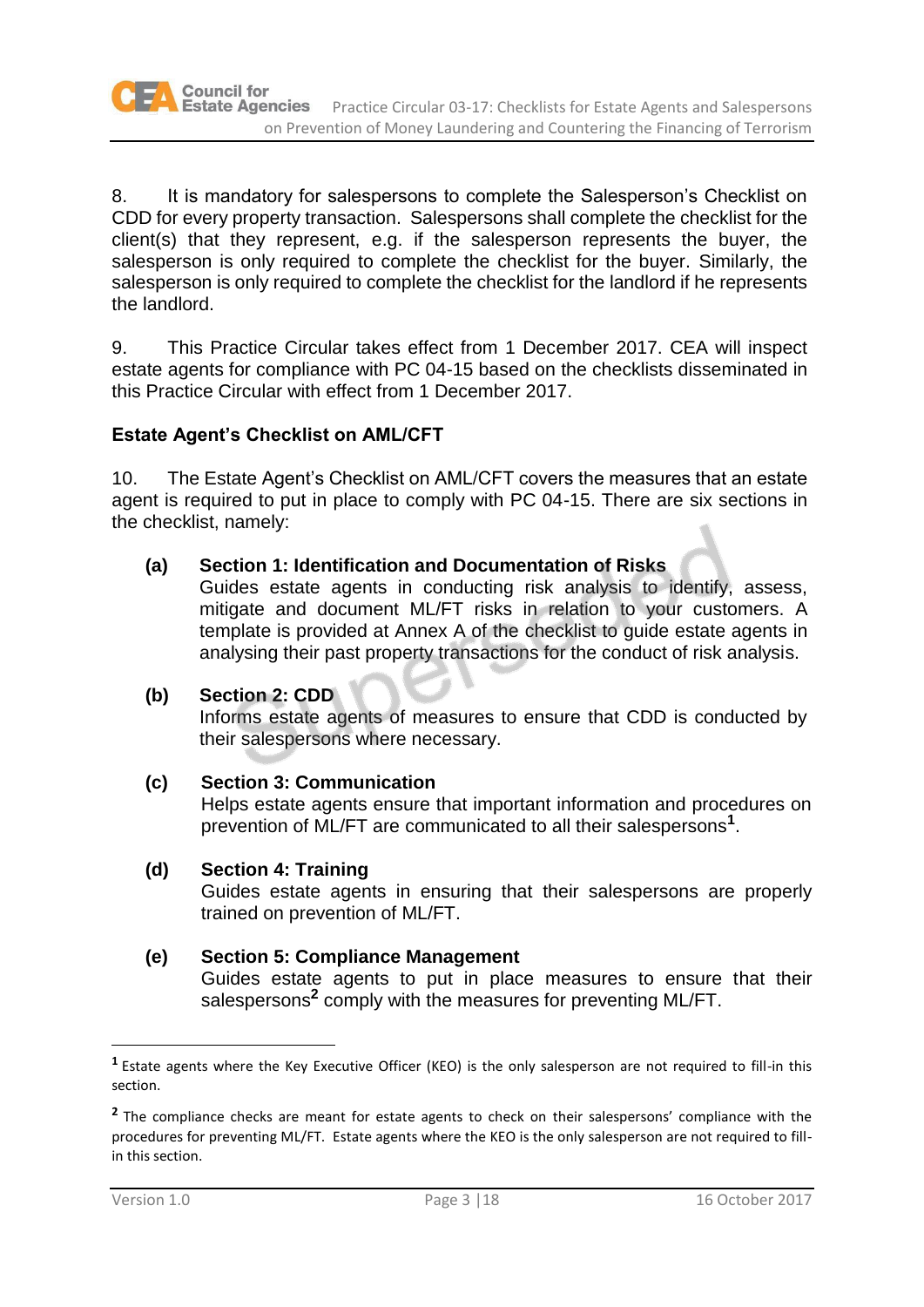## **(f) Section 6: Record Keeping**

Informs estate agents to keep proper record of documents related to the prevention of ML/FT.

11. Pointers and templates are provided in the Estate Agent's Checklist on AML/CFT to guide estate agents on the suggested courses of actions estate agents may take. They are not intended to be exhaustive and estate agents should take any additional actions that may be necessary and applicable to their businesses.

## **Salesperson's Checklist on CDD**

12. The Salesperson's Checklist on CDD guides salespersons on the conduct of CDD to comply with the requirements of PC 04-15 when they undertake estate agency work. There are four sections in the checklist, namely:

## **(a) Section 1: Customer's Particulars Form**

Helps salespersons verify the client's identity and record essential particulars of the client to help them assess whether there is suspicion of ML/FT activity. The Customer's Particulars Form is attached as Annex A to the checklist.

## **(b) Section 2: Establishing Need for CDD**

Guides salespersons to assess whether there is any suspicion of ML/FT activity in the transaction in determining the need to undertake CDD measures.

# **(c) Section 3: CDD**

Guides salespersons on undertaking the various CDD measures to conduct due diligence checks on the client to detect the likelihood of ML/FT activity in the transaction.

### **(d) Section 4: Suspicious Transaction Report (STR)**

Reminds salespersons on the circumstances under which salespersons are required to lodge an STR.

13. Salespersons shall submit the completed Salesperson's Checklist on CDD (including the Customer's Particulars Form in Annex A) to their estate agents. If it is established that it is not necessary to conduct CDD after completing Sections 1 and 2 of the Salesperson's Checklist on CDD, salespersons are not required to proceed with Sections 3 and 4. In such circumstances, salespersons only need to submit the completed Sections 1 and 2 of the checklist to the estate agent.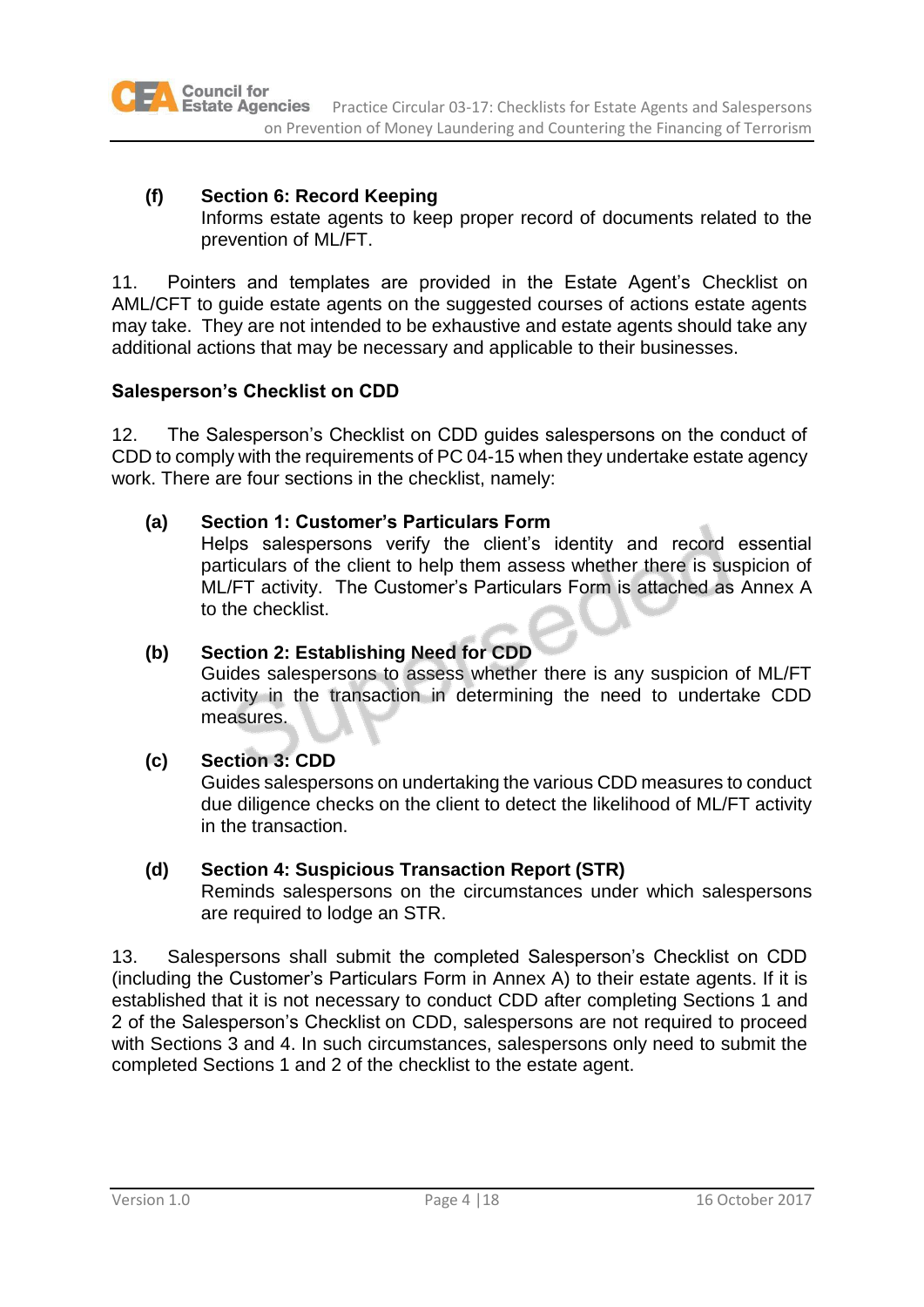## **Conclusion**

14. This circular sets out the AML/CFT checklists to provide estate agents and salespersons with step-by-step guidance on the measures to take to comply with PC 04-15. The circular is for estate agents and salespersons' compliance.

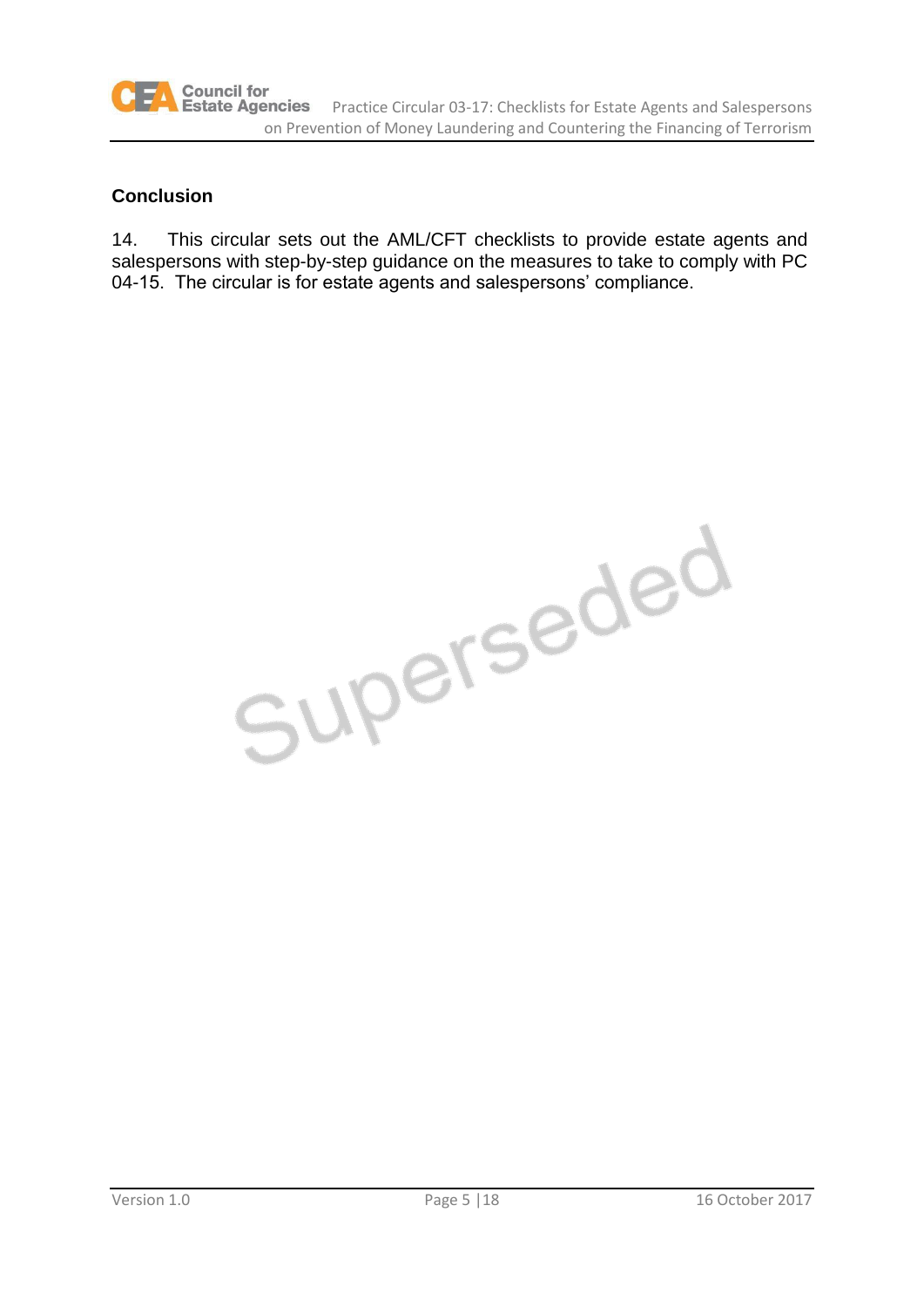

# **ESTATE AGENT'S CHECKLIST ON ANTI-MONEY LAUNDERING AND COUNTERING THE FINANCING OF TERRORISM (AML/CFT)**

#### **Important points to note:**

- 1. This checklist serves to guide estate agents to comply with the requirements of Practice Circular 04-15 on the Prevention of Money Laundering and Countering the Financing of Terrorism (PC 04-15).
- 2. The pointers in this checklist are suggested courses of action that estate agents may take. They are not intended to be exhaustive and estate agents should take any additional actions that may be necessary and applicable to their businesses. Estate agents can choose to adopt the pointers or consider alternative measures that suit the needs of their businesses in complying with PC 04-15.
- 3. Estate agents are required to conduct self-assessment using this checklist periodically. When CEA conducts inspection of estate agents on compliance with PC 04-15, estate agents are required to complete and submit this checklist to CEA if requested by CEA as part of CEA's inspection of estate agents.
- 4. In the "Elaboration" column of the checklist, estate agents should state the title and provide a brief description with details of what the estate agent has done where necessary, and include all relevant supporting documents if so required.
- 5. The checklist should be completed by the Key Executive Officer (KEO) or an authorised person of estate agents.
- 6. All information/documents provided must be accurate, complete and current as at the time of submission.

| S/N | <b>Criteria</b>                                                                                                                                                                                                                                                                                                                                                                                            | Tick $(\checkmark)$           | <b>Elaboration</b> |
|-----|------------------------------------------------------------------------------------------------------------------------------------------------------------------------------------------------------------------------------------------------------------------------------------------------------------------------------------------------------------------------------------------------------------|-------------------------------|--------------------|
|     | Section 1: Identification and Documentation of Risks                                                                                                                                                                                                                                                                                                                                                       |                               | (if any)           |
| 1.1 | Did your estate agent analyse its past property transactions to assess the risks of money laundering<br>(ML) and financing of terrorism (FT) in the transactions it had facilitated? If yes, please show the<br>analysis in the "Elaboration" column.                                                                                                                                                      | $\square$ Yes<br>$\square$ No |                    |
|     | Pointer: Your estate agent may consider using the "Nature of Transactions Template" in ANNEX A as<br>a guide on how to analyse the past transactions.                                                                                                                                                                                                                                                      |                               |                    |
| 1.2 | From the risk analysis of past property transactions, did your estate agent identify the types of<br>transactions that may pose a higher risk to ML/FT? If yes, please list the higher risk transactions in the                                                                                                                                                                                            | $\Box$ Yes                    |                    |
|     | "Elaboration" column.<br>Pointer: Transactions of higher risk could include those involving foreigners including Singapore<br>Permanent Residents, transactions of higher monetary value (e.g. ≥ S\$3m), or where physical cash<br>is used. Your estate agent should also consider news and typologies of ML/FT in the estate agency<br>trade or industry in CEA's circulars and notices to estate agents. | $\square$ No                  |                    |
| 1.3 | Did your estate agent take any measures to mitigate the potential risks posed by higher risk property<br>transactions? If yes, please provide the details in the "Elaboration" column.                                                                                                                                                                                                                     | $\square$ Yes                 |                    |
|     | Pointer: Your estate agent may consider requiring the KEO or the designated staff to be informed<br>when salespersons are conducting such high risk or higher risk transactions, to facilitate the estate<br>agent exercising closer scrutiny or monitoring of such transactions.                                                                                                                          | $\square$ No                  |                    |
| 1.4 | Please indicate in the "Elaboration" column the frequency in which your estate agent conducts risk<br>analysis to prevent ML/FT.                                                                                                                                                                                                                                                                           |                               |                    |
|     | Pointer: Your estate agent may consider carrying out this risk analysis yearly to keep abreast of<br>changes in the nature of your estate agent's property transactions and the typologies for ML/FT in the<br>industry.                                                                                                                                                                                   |                               |                    |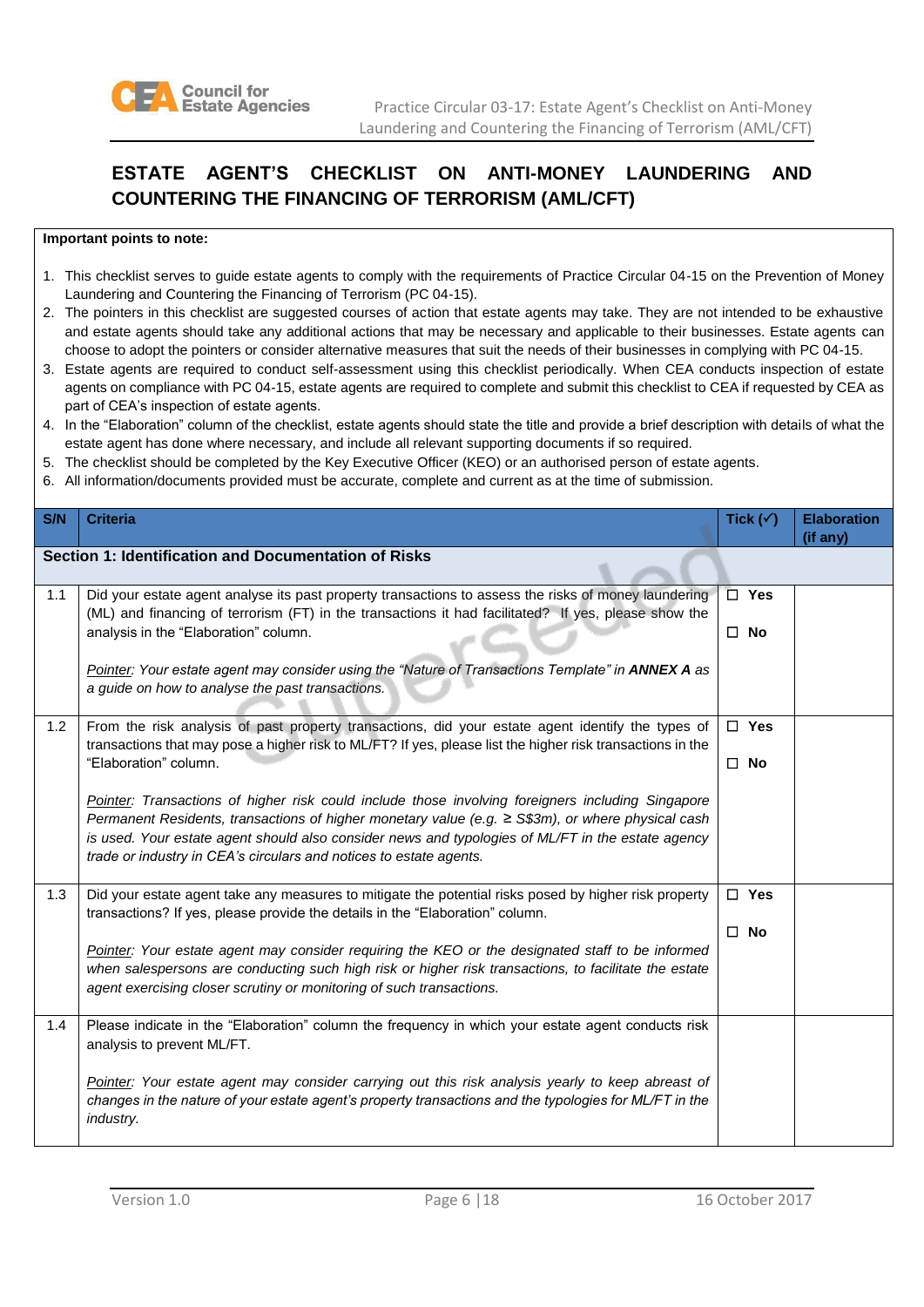

Practice Circular 03-17: Estate Agent's Checklist on Anti-Money Laundering and Countering the Financing of Terrorism (AML/CFT)

| S/N | <b>Criteria</b>                                                                                                                                                                                                                                                                                                                                                                                                                                                                                                                                                                                                                                                                                                                                                                                                                                  | Tick $(\checkmark)$        | <b>Elaboration</b><br>(if any) |
|-----|--------------------------------------------------------------------------------------------------------------------------------------------------------------------------------------------------------------------------------------------------------------------------------------------------------------------------------------------------------------------------------------------------------------------------------------------------------------------------------------------------------------------------------------------------------------------------------------------------------------------------------------------------------------------------------------------------------------------------------------------------------------------------------------------------------------------------------------------------|----------------------------|--------------------------------|
|     | <b>Section 2: Customer Due Diligence (CDD)</b>                                                                                                                                                                                                                                                                                                                                                                                                                                                                                                                                                                                                                                                                                                                                                                                                   |                            |                                |
| 2.1 | Your salespersons are required to fill in the "Salesperson's Checklist on Customer Due Diligence<br>(CDD)" for every property transaction and submit it to your estate agent. Please provide details on<br>how your estate agent ensures that the above measure is put in place, and when your salespersons<br>are required to submit the completed Salesperson's Checklists to your estate agent in the<br>"Elaboration" column. If your estate agent did not carry out the above, please also state the reasons<br>in the "Elaboration" column.<br>Pointer: Your estate agent may consider requiring your salespersons to submit the completed<br>"Salesperson's Checklist on CDD" in a timely manner to your estate agent (e.g. before or just after,<br>the issue of the Option to Purchase (OTP), or the signing of the Tenancy Agreement). |                            |                                |
| 2.2 | Tick $(\checkmark)$ "NA" for estate agents where the KEO is the only salesperson.                                                                                                                                                                                                                                                                                                                                                                                                                                                                                                                                                                                                                                                                                                                                                                | $\Box$ Yes                 |                                |
|     | Where there is a need to lodge a Suspicious Transaction Report (STR), are your salespersons<br>required to discuss this with the estate agent before the STR is lodged? If yes, please state the identity<br>of the person who is tasked to lodge the STR in the "Elaboration" column.                                                                                                                                                                                                                                                                                                                                                                                                                                                                                                                                                           | $\square$ No<br>$\Box$ NA  |                                |
|     | Pointer: Your estate agent may state whether, in each case: (1) STR is to be lodged only by the<br>salesperson(s) involved in the property transaction; or (2) STR is to be lodged jointly by the estate<br>agent and the salesperson(s) involved; or (3) STR is lodged only by the estate agent and not by the<br>salesperson(s).                                                                                                                                                                                                                                                                                                                                                                                                                                                                                                               |                            |                                |
|     | <b>Section 3: Communication</b>                                                                                                                                                                                                                                                                                                                                                                                                                                                                                                                                                                                                                                                                                                                                                                                                                  |                            |                                |
| 3.1 | Tick $(\checkmark)$ "NA" for estate agents where the KEO is the only salesperson.                                                                                                                                                                                                                                                                                                                                                                                                                                                                                                                                                                                                                                                                                                                                                                | $\Box$ Yes                 |                                |
|     | Did your estate agent communicate the requirements and procedures on prevention of ML/FT to your<br>salespersons? If yes, please state the details of the relevant information communicated to your<br>salespersons in the "Elaboration" column.                                                                                                                                                                                                                                                                                                                                                                                                                                                                                                                                                                                                 | $\Box$ No<br>$\Box$ NA     |                                |
|     | Pointer: Besides circulating your internal policies and procedures on AML/CFT to your salespersons,<br>your estate agent may consider circulating CEA circulars relating to AML/CFT to them.                                                                                                                                                                                                                                                                                                                                                                                                                                                                                                                                                                                                                                                     |                            |                                |
|     | <b>Section 4: Training</b>                                                                                                                                                                                                                                                                                                                                                                                                                                                                                                                                                                                                                                                                                                                                                                                                                       |                            |                                |
| 4.1 | Have your salespersons undergone training on prevention of ML/FT? If yes, please state the<br>percentage of your salespersons who have been trained, and the type of training that they have<br>attended in the "Elaboration" column.                                                                                                                                                                                                                                                                                                                                                                                                                                                                                                                                                                                                            | $\Box$ Yes<br>$\Box$ No    |                                |
|     | Pointer: The training curriculum should cover the estate agent's internal policies, procedures and<br>control on the prevention of ML/FT.                                                                                                                                                                                                                                                                                                                                                                                                                                                                                                                                                                                                                                                                                                        |                            |                                |
| 4.2 | Does your estate agent have plans to train those who have not undergone training on the prevention<br>of ML/FT? If yes, please provide the details of your training plans and the accompanying completion<br>timelines in the "Elaboration" column.                                                                                                                                                                                                                                                                                                                                                                                                                                                                                                                                                                                              | $\square$ Yes<br>$\Box$ No |                                |
|     | Pointer: Your estate agent may consider sending your salespersons to attend in-house courses or<br>send them to attend approved CPD courses on the prevention of ML/FT. Your estate agent may work<br>with industry associations or training providers to develop the relevant in-house training.                                                                                                                                                                                                                                                                                                                                                                                                                                                                                                                                                |                            |                                |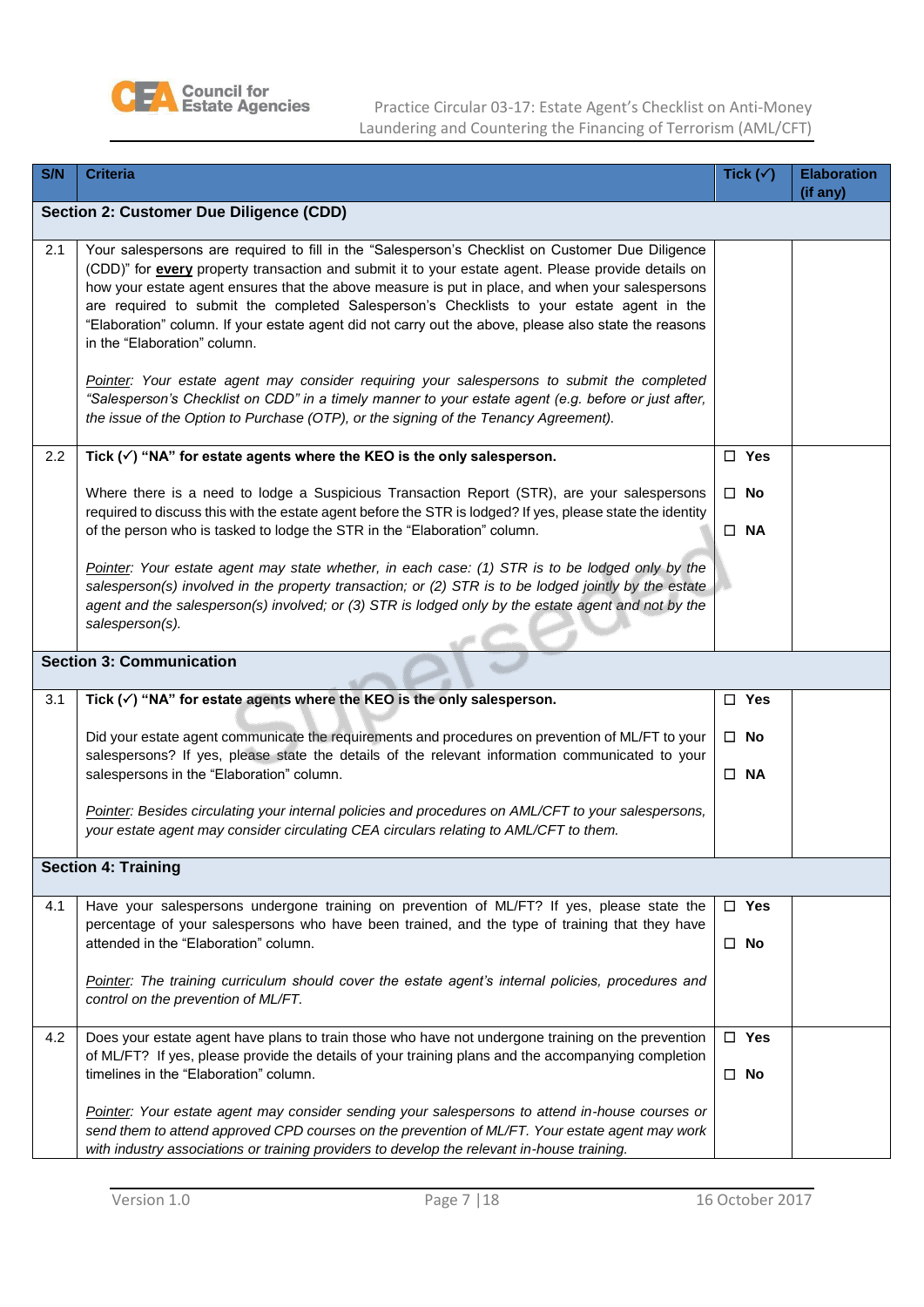

Practice Circular 03-17: Estate Agent's Checklist on Anti-Money Laundering and Countering the Financing of Terrorism (AML/CFT)

| S/N                             | <b>Criteria</b>                                                                                                                                                                                                                                                                                                                                                                  | Tick $(\checkmark)$ | <b>Elaboration</b> |  |  |  |
|---------------------------------|----------------------------------------------------------------------------------------------------------------------------------------------------------------------------------------------------------------------------------------------------------------------------------------------------------------------------------------------------------------------------------|---------------------|--------------------|--|--|--|
|                                 | <b>Section 5: Compliance Management</b>                                                                                                                                                                                                                                                                                                                                          |                     | (if any)           |  |  |  |
|                                 |                                                                                                                                                                                                                                                                                                                                                                                  |                     |                    |  |  |  |
| 5.1                             | Tick $(\checkmark)$ "NA" for estate agents where the KEO is the only salesperson.                                                                                                                                                                                                                                                                                                | $\Box$ Yes          |                    |  |  |  |
|                                 | Did your estate agent conduct internal audits or compliance checks to ensure compliance with the<br>requirements and procedures to prevent ML/FT as set out in PC 04-15? If yes, please state (i) the                                                                                                                                                                            | $\square$ No        |                    |  |  |  |
|                                 | frequency, and (ii) the number of checks conducted, in the "Elaboration" column. In addition, please<br>provide details of any incidents of non-compliance found and the follow-up actions taken to rectify the<br>situation, and to prevent a repeat of a similar incident.                                                                                                     | $\square$ NA        |                    |  |  |  |
|                                 | Pointer: Your estate agent may consider having quarterly or monthly internal audits or compliance<br>checks (estate agents with large number of transactions may consider more regular checks).                                                                                                                                                                                  |                     |                    |  |  |  |
|                                 | For transactions identified for checks, estate agents may check whether<br>(1) Salesperson's Checklist on Customer Due Diligence (CDD) is submitted for each transaction;<br>(2) Customer's Particulars Form is filled up for each transaction;<br>(3) CDD should have been conducted (if CDD was not done); and<br>(4) Procedures for CDD have been followed (if CDD was done). |                     |                    |  |  |  |
|                                 | The transaction identified for the audit/check could be based on the types of transaction identified to<br>be of higher risk (during the risk analysis conducted in Section 1) and on salespersons with a record                                                                                                                                                                 |                     |                    |  |  |  |
|                                 | of poor compliance of the procedures for preventing ML/FT.                                                                                                                                                                                                                                                                                                                       |                     |                    |  |  |  |
|                                 | The follow-up actions for non-compliance could include taking action on the salespersons concerned<br>(e.g. warning, penalties, closer supervision by KEO, etc.) and/or a general reminder to all<br>salespersons on the matter.                                                                                                                                                 |                     |                    |  |  |  |
|                                 | <b>Section 6: Record Keeping</b>                                                                                                                                                                                                                                                                                                                                                 |                     |                    |  |  |  |
| 6.1                             | Did your estate agent maintain records of all documents on the prevention of ML/FT, including all                                                                                                                                                                                                                                                                                | $\Box$ Yes          |                    |  |  |  |
|                                 | documents required to satisfy Sections 1 to 5 above for 5 years, in each instance. If yes, please state<br>where such records are kept, in the "Elaboration" column.                                                                                                                                                                                                             | $\Box$ No           |                    |  |  |  |
|                                 | Acknowledgement (To be signed by the Key Executive Officer or an authorised person of the estate agent)                                                                                                                                                                                                                                                                          |                     |                    |  |  |  |
|                                 | I acknowledge that all information submitted to the Council for Estate Agencies is correct, accurate, current and<br>complete as at the time of submission.                                                                                                                                                                                                                      |                     |                    |  |  |  |
|                                 | Name of Estate Agent:                                                                                                                                                                                                                                                                                                                                                            |                     |                    |  |  |  |
| Licence Number of Estate Agent: |                                                                                                                                                                                                                                                                                                                                                                                  |                     |                    |  |  |  |
|                                 | Name of Authorised Person:                                                                                                                                                                                                                                                                                                                                                       |                     |                    |  |  |  |
|                                 | Designation of Authorised Person:                                                                                                                                                                                                                                                                                                                                                |                     |                    |  |  |  |
|                                 | Date of Assessment:                                                                                                                                                                                                                                                                                                                                                              |                     |                    |  |  |  |
|                                 | Signature of Authorised Person:                                                                                                                                                                                                                                                                                                                                                  |                     |                    |  |  |  |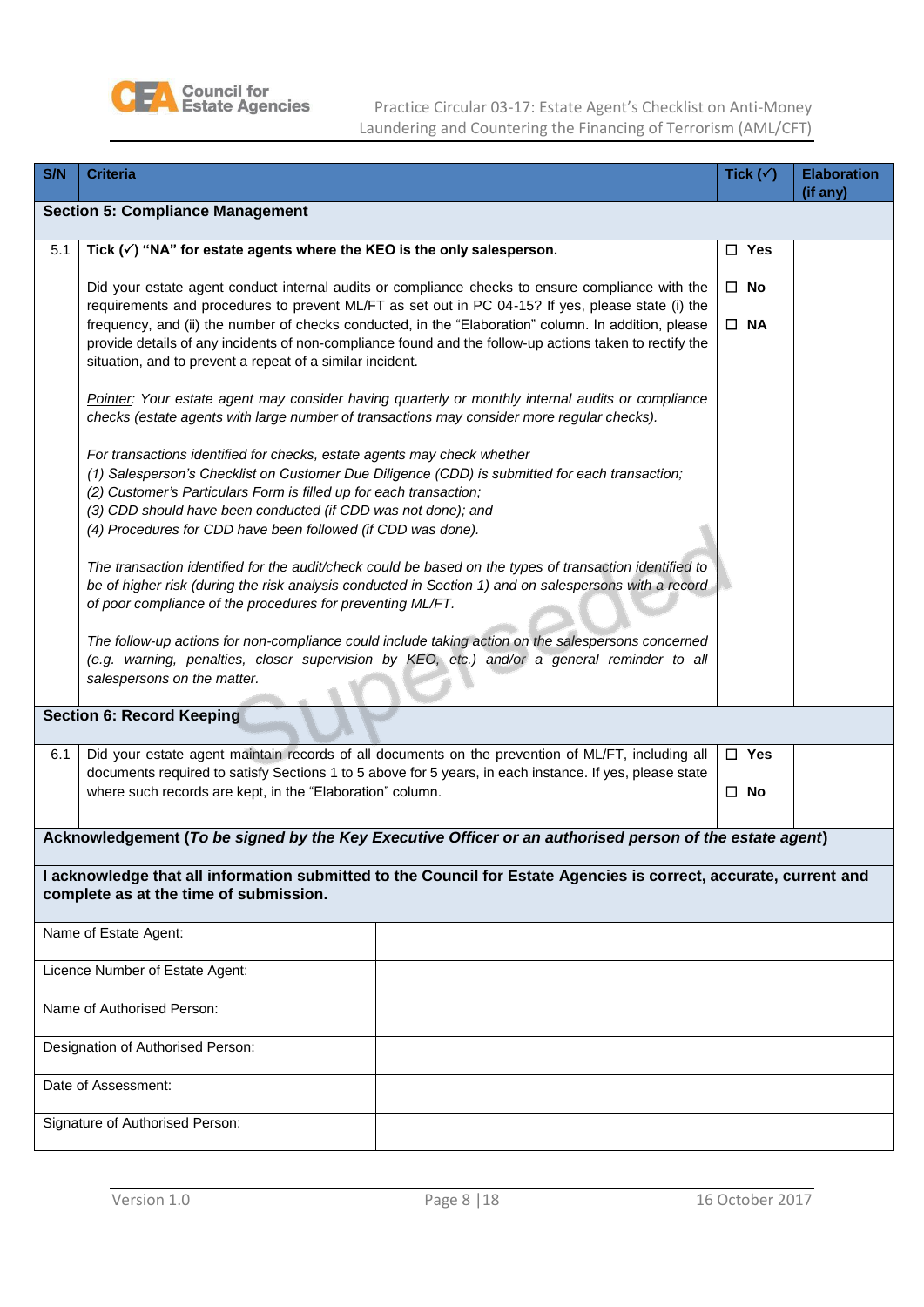

## **ANNEX A - ESTATE AGENT'S NATURE OF TRANSACTIONS TEMPLATE**

This template serves to guide estate agents in analysing their past property transactions for the conduct of risk analysis. It helps estate agents to understand the nature of its transactions and hence the types of transactions that may pose a higher risk to ML/FT risks, so that the appropriate steps to mitigate the risks can be put in place. It includes both sale and lease transactions, as ML/FT may be unwittingly facilitated by estate agents and salespersons through these transactions.

The tables and criteria, including review of data over past 3 years, ≥ S\$3 million, ≥ 3 properties and ≥ S\$10,000, are suggested figures. They serve as a guide to help estate agents identify potential higher risk transactions. Estate agents can choose to adopt the tables and criteria, or have their own methodology for conducting the required risk analysis, which best suits their business needs.

#### **For Sale and Purchase Transactions: Tables 1 and 2**

- 1. "Total Transaction Value" refers to total value of property sales and purchases transacted in a specified year.
- 2. "Physical cash" refers to transactions in which physical cash were used (e.g. for payment of the option fee). Cheques and cashier orders are not considered physical cash for this purpose.
- 3. "≥ S\$3 million" refers to those transactions in which the property had been transacted at S\$3 million or higher.
- 4. "≥ 3 properties" refers to the transactions in which an individual or a corporate or business entity had transacted 3 or more properties for that year.
- 5. "Number of sales and purchases": the information to be stated in Table 2 includes information of transactions involving both sellers and buyers.
- 6. "Foreigners" includes Singapore Permanent Residents.

#### **Table 1 – Overview of Sale and Purchase Transactions for Past 3 Years**

| Year | <b>Number of Transactions</b> | <b>Total Transaction Value (S\$)</b> |
|------|-------------------------------|--------------------------------------|
| 201X |                               |                                      |
| 201X |                               |                                      |
| 201X |                               |                                      |

#### **Table 2 – Details of Sale and Purchase Transactions in 201X (One table for each year)**

|                 |                |            |                     |                    | Local             |                   |         |
|-----------------|----------------|------------|---------------------|--------------------|-------------------|-------------------|---------|
|                 |                |            |                     | <b>Residential</b> | <b>Commercial</b> | <b>Industrial</b> | Foreign |
| Number of sales | By individuals | Local      | Physical cash       |                    |                   |                   |         |
| and purchases   |                |            | $\geq$ S\$3 million |                    |                   |                   |         |
|                 |                |            | $\geq$ 3 properties |                    |                   |                   |         |
|                 |                | Foreigners | Physical cash       |                    |                   |                   |         |
|                 |                |            | $\geq$ S\$3 million |                    |                   |                   |         |
|                 |                |            | $\geq$ 3 properties |                    |                   |                   |         |
|                 | By entities    | Local      | Physical cash       |                    |                   |                   |         |
|                 |                |            | $\geq$ S\$3 million |                    |                   |                   |         |
|                 |                |            | $\geq$ 3 properties |                    |                   |                   |         |
|                 |                | Foreign    | Physical cash       |                    |                   |                   |         |
|                 |                |            | $\geq$ S\$3 million |                    |                   |                   |         |
|                 |                |            | $\geq$ 3 properties |                    |                   |                   |         |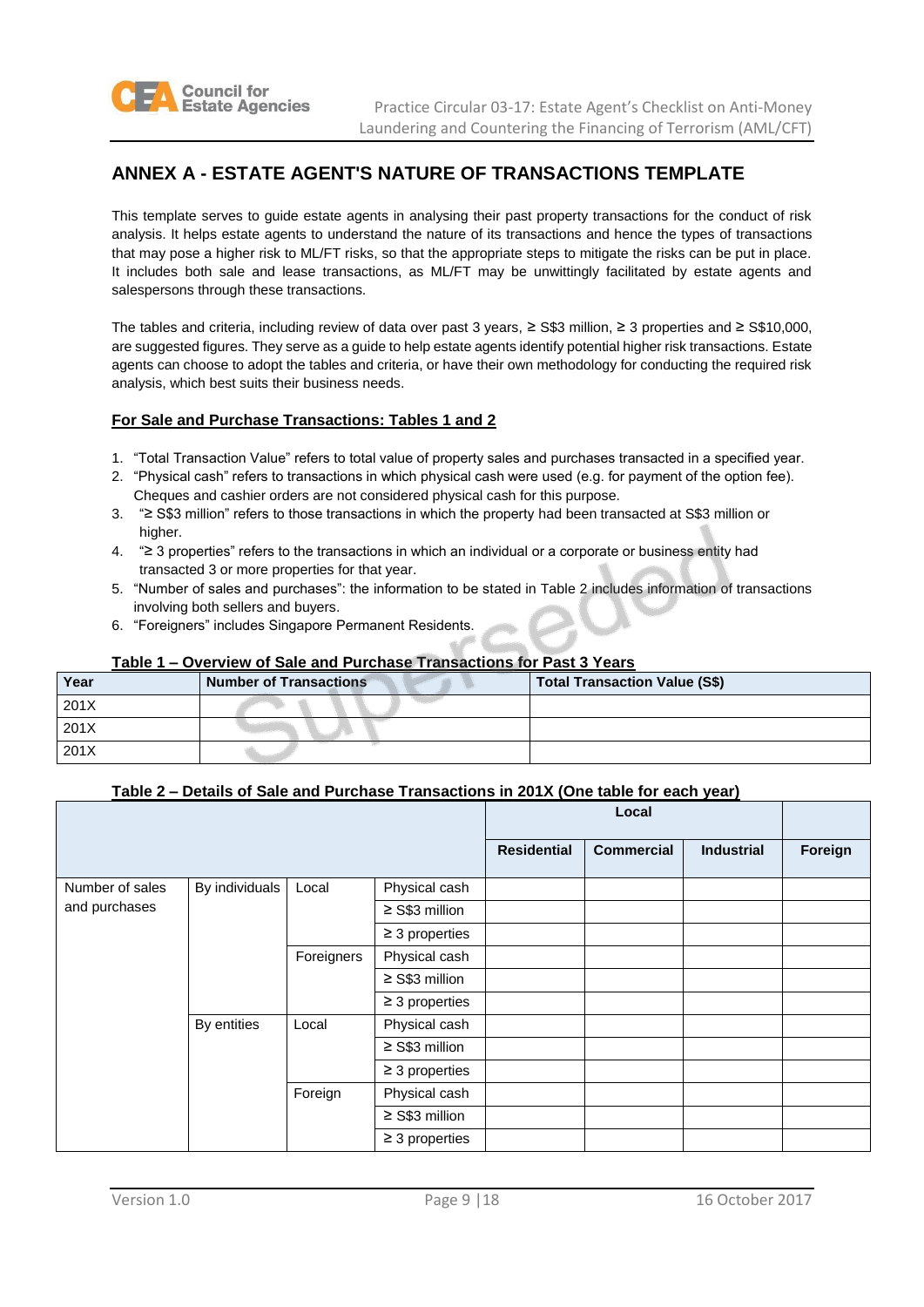

#### **For Lease Transactions: Tables 3 and 4**

- 1. "Annual Rental Value" refers to the annual value of the lease (monthly rental amount multiplied by 12) transacted in a specified year.
- 2. "≥ S\$10,000" refers to the transactions in which the property had been leased for a monthly rental value of S\$10,000 or higher.
- 3. "≥ 3 properties" refers to the transactions in which an individual or a corporate or business entity had transacted 3 or more properties for that year.
- 4. "Number of leases": the information to be stated in Table 4 includes information of transactions involving both tenants and landlords.
- 5. "Foreigners" includes Singapore Permanent Residents

#### **Table 3 – Overview of Lease Transactions for Past 3 Years**

| Year | <b>Number of Transactions</b> | <b>Annual Rental Value (S\$)</b> |
|------|-------------------------------|----------------------------------|
| 201X |                               |                                  |
| 201X |                               |                                  |
| 201X |                               |                                  |

#### **Table 4 – Details of Lease Transactions in 201X (One table for each year)**

|                  |                |            |                     | <b>Residential</b> | <b>Commercial</b> | <b>Industrial</b> |
|------------------|----------------|------------|---------------------|--------------------|-------------------|-------------------|
| Number of leases | By individuals | Local      | $\geq$ S\$10,000/-  |                    |                   |                   |
|                  |                |            | $\geq$ 3 properties |                    |                   |                   |
|                  |                | Foreigners | $\geq$ S\$10,000/-  |                    |                   |                   |
|                  |                |            | $\geq$ 3 properties |                    |                   |                   |
|                  | By entities    | Local      | $\geq$ S\$10,000/-  |                    |                   |                   |
|                  |                |            | $\geq$ 3 properties |                    |                   |                   |
|                  |                | Foreign    | $\geq$ S\$10,000/-  |                    |                   |                   |
|                  |                |            | $\geq$ 3 properties |                    |                   |                   |

 $\overline{a}$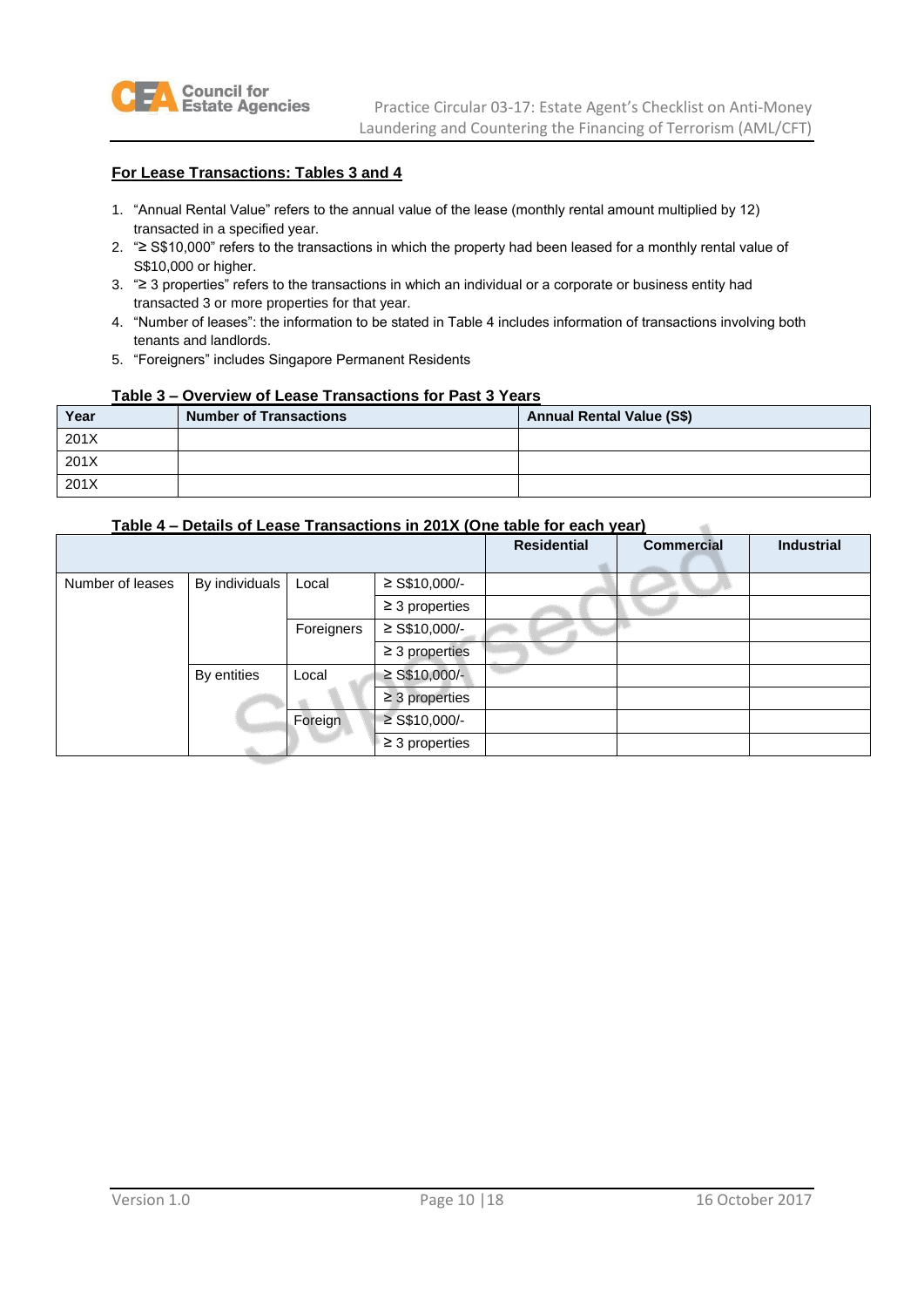

## **SALESPERSON'S CHECKLIST ON CUSTOMER DUE DILIGENCE (CDD)**

#### **Important points to note:**

- 1. This checklist guides salespersons on the conduct of CDD to comply with the requirements of Practice Circular 04-15 on the Prevention of Money Laundering and Countering the Financing of Terrorism (PC 04-15) when undertaking estate agency work.
- 2. Salespersons are required to complete the checklist for the client(s) that they represent, e.g. if the salesperson represents the buyer, the salesperson is only required to complete the checklist for the buyer. Similarly, the salesperson is only required to complete the checklist for the landlord if he represents the landlord.
- 3. Salespersons are required to complete the checklist for every property transaction, and thereafter submit the completed checklists to their estate agents.

|     | <b>Activity</b>                                                                                                                                                                                     | Tick $(\checkmark)$ | <b>Remarks (if any)</b> |
|-----|-----------------------------------------------------------------------------------------------------------------------------------------------------------------------------------------------------|---------------------|-------------------------|
|     | <b>Section 1: Customer's Particulars Form</b>                                                                                                                                                       |                     |                         |
| 1.1 | Ask your client to complete* the Customer's Particulars Form in ANNEX A. It is<br>mandatory to do so. If it is not done, please state the reasons in the "Remarks" column.                          |                     |                         |
|     | * Pointer: The customer's particulars obtained and your encounters with your client will<br>help you assess if there is suspicion of money laundering (ML) or terrorist financing (TF)<br>activity. |                     |                         |
|     | Section 2: Establishing Need for Customer Due Diligence (CDD)                                                                                                                                       |                     |                         |
| 2.1 | Is the client a foreigner* purchasing a property for this property transaction?                                                                                                                     | $\Box$ Yes          |                         |
|     | * Pointer: Foreigner includes Singapore Permanent Residents.                                                                                                                                        | $\Box$ No           |                         |
| 2.2 | Is physical cash* used for the property purchase in this property transaction?                                                                                                                      | $\Box$ Yes          |                         |
|     | * Pointer: Physical cash exclude cheques and cashier orders.                                                                                                                                        | No<br>$\Box$        |                         |
| 2.3 | Are there doubts about the client's particulars provided to you for this property<br>transaction?                                                                                                   | Yes<br>$\Box$       |                         |
|     |                                                                                                                                                                                                     | $\Box$ No           |                         |
| 2.4 | Determine if there is suspicion of ML/FT activity for this property transaction by answering<br>the list of suspicious ML/FT indicators below.                                                      |                     |                         |
|     | There is adverse news concerning the client in the media or newspapers.<br>a)                                                                                                                       | $\Box$ Yes          |                         |
|     |                                                                                                                                                                                                     | $\Box$ No           |                         |
|     | Client appears hesitant or declines to put his/her name on any document that would<br>b)<br>connect him/her with the property.                                                                      | $\Box$ Yes          |                         |
|     |                                                                                                                                                                                                     | $\Box$ No           |                         |
|     | Client attempts to hide the identity of the true client or requests that the transaction<br>C)<br>be structured to hide the identity of the true client.                                            | $\Box$ Yes          |                         |
|     |                                                                                                                                                                                                     | $\Box$ No           |                         |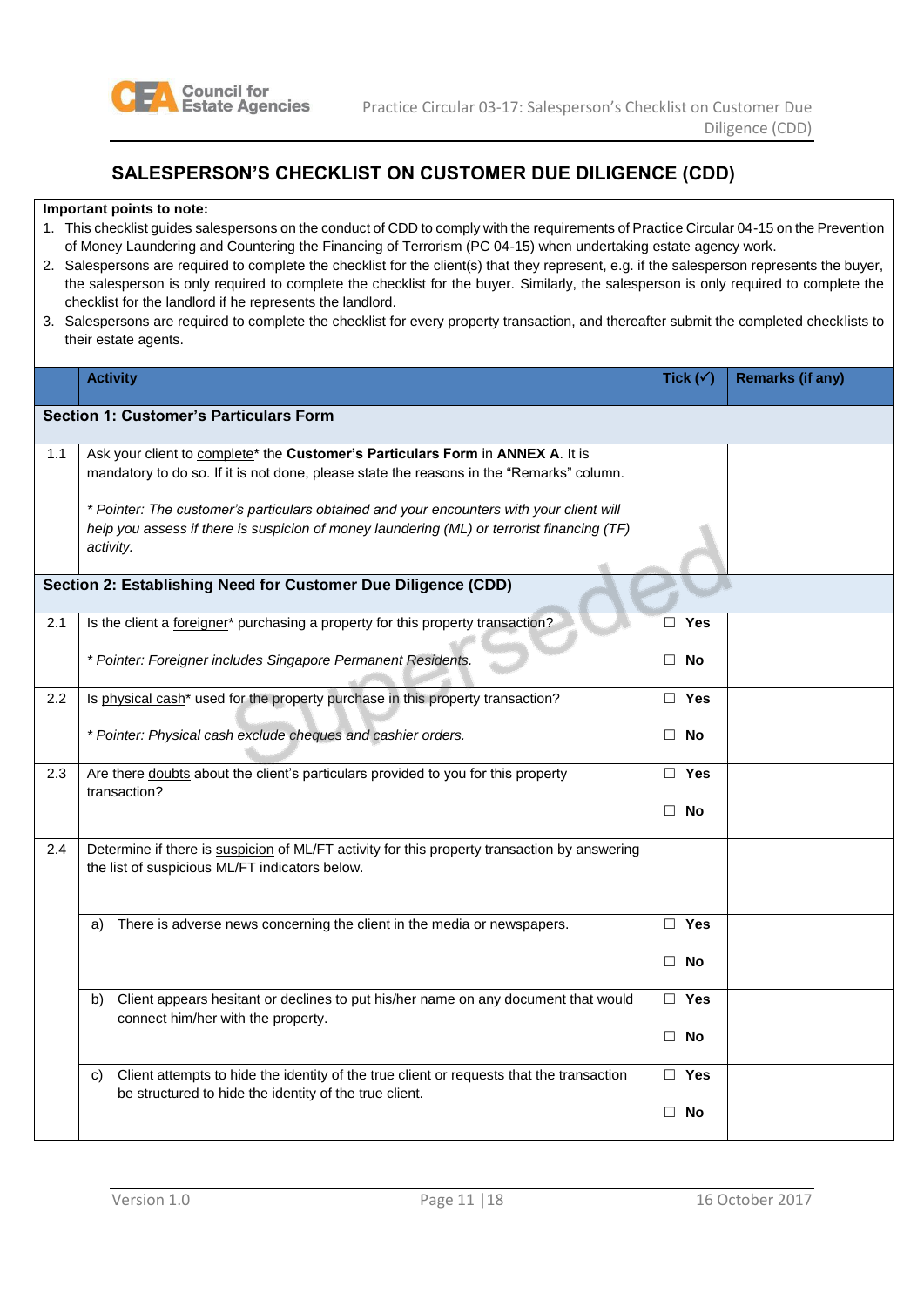

| <b>Activity</b>                                                                                                                                                                                                                         | Tick $(\sqrt{})$                  | <b>Remarks (if any)</b> |
|-----------------------------------------------------------------------------------------------------------------------------------------------------------------------------------------------------------------------------------------|-----------------------------------|-------------------------|
| Client pays substantial down payment in cash, and the balance is financed by an<br>d)<br>offshore bank.                                                                                                                                 | $\Box$ Yes<br>$\Box$<br>No        |                         |
| Client is unconcerned about the value of the property, and is willing to pay for the<br>e)<br>property or rent it at a much higher price than the market price; or sell the property or<br>let it out much lower than the market price. | $\Box$ Yes<br>$\Box$<br><b>No</b> |                         |
| f<br>Client is planning to purchase or rent multiple properties in a short period of time.                                                                                                                                              | $\Box$ Yes<br>No<br>П             |                         |
| Client is willing to purchase or rent the property without inspecting it.<br>g)                                                                                                                                                         | Yes<br>$\Box$<br>No<br>П          |                         |
| Client pays rent for a long duration of lease in advance.<br>h)                                                                                                                                                                         | $\Box$ Yes<br><b>No</b><br>$\Box$ |                         |
| i) Client's known business activity and purpose does not match the property transaction,<br>e.g. the client is a non-profit organisation but the property is purchased for investment<br>and the client intends to take a large loan.   | Yes<br>$\Box$<br>No<br>$\Box$     |                         |
| j) There is other* suspicion (please specify):                                                                                                                                                                                          | $\Box$ Yes                        |                         |
| * NB: The list of suspicious indicators above is not exhaustive. Please refer to PC 04-15,<br>which is available on CEA's website, for more suspicious indicators.                                                                      | No<br>П                           |                         |

**If your answer is "Yes" to one or more of the questions in Section 2, please proceed to conduct CDD by completing Sections 3 and 4. Thereafter, please complete the Salesperson's Declaration and submit Sections 1 to 4 with the completed Customer's Particulars Form in Annex A to your estate agent.**

**If your answers are "No" to all of the above questions in Section 2, you need not proceed to Sections 3 and 4. Please complete the Salesperson's Declaration below and submit Sections 1 and 2 with the completed Customer's Particulars Form in Annex A to your estate agent.**

#### **Salesperson's Declaration: I declare that the above information is true and correct to the best of my knowledge.**

| Date of Completing Checklist:                          |  |
|--------------------------------------------------------|--|
| Date of Submitting to Estate Agent:                    |  |
| Name of Client(s):                                     |  |
| Identity of Client(s):<br>(NRIC/Passport No./Other ID) |  |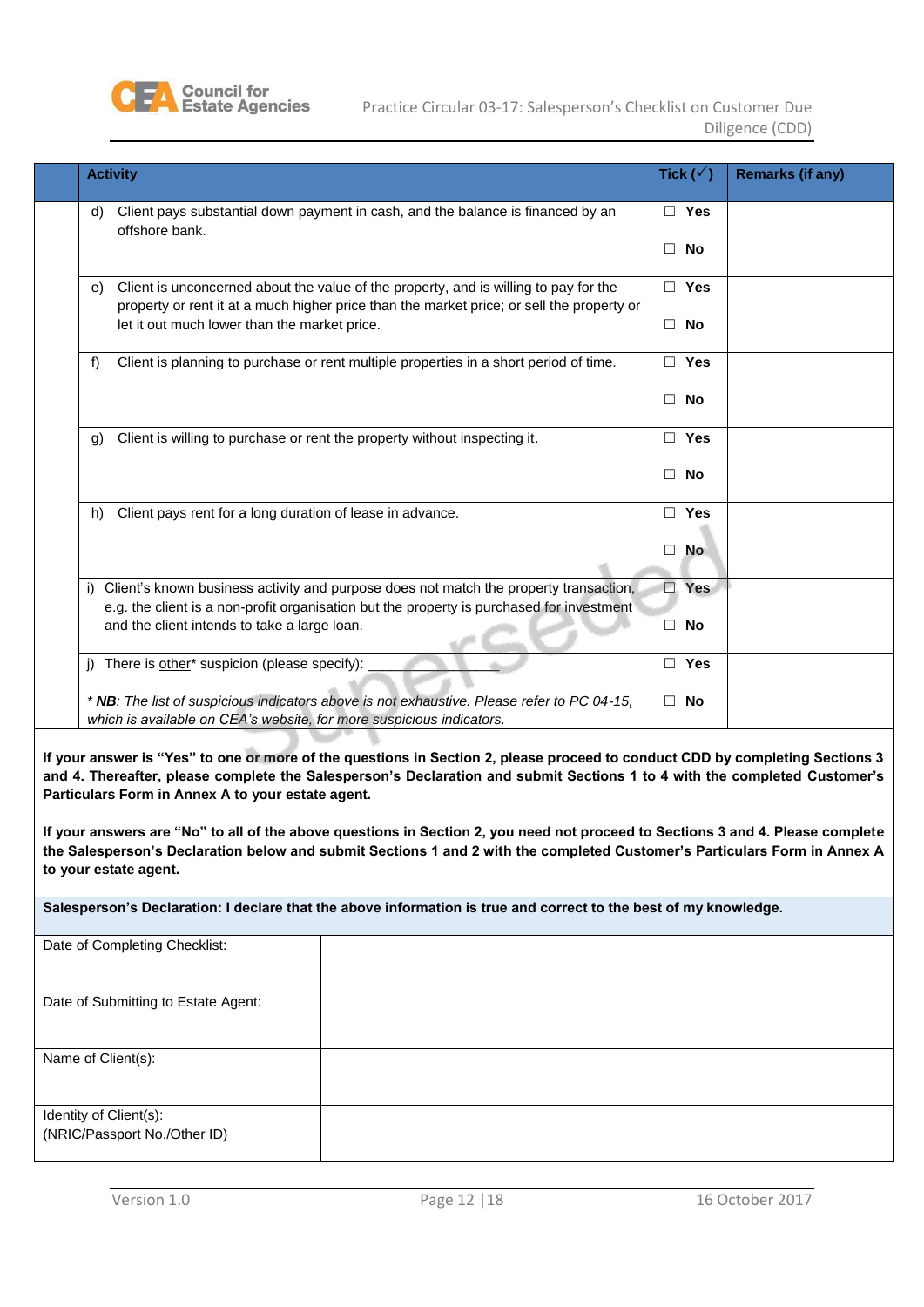

| Tick $(\checkmark)$ Type of Customer(s): | $\square$ Seller | $\Box$ Buyer $\Box$ Landlord $\Box$ Tenant |  |
|------------------------------------------|------------------|--------------------------------------------|--|
| Name & Registration of Salesperson:      |                  |                                            |  |
| Name & Licence of Estate Agent:          |                  |                                            |  |
| Signature of Salesperson:                |                  |                                            |  |

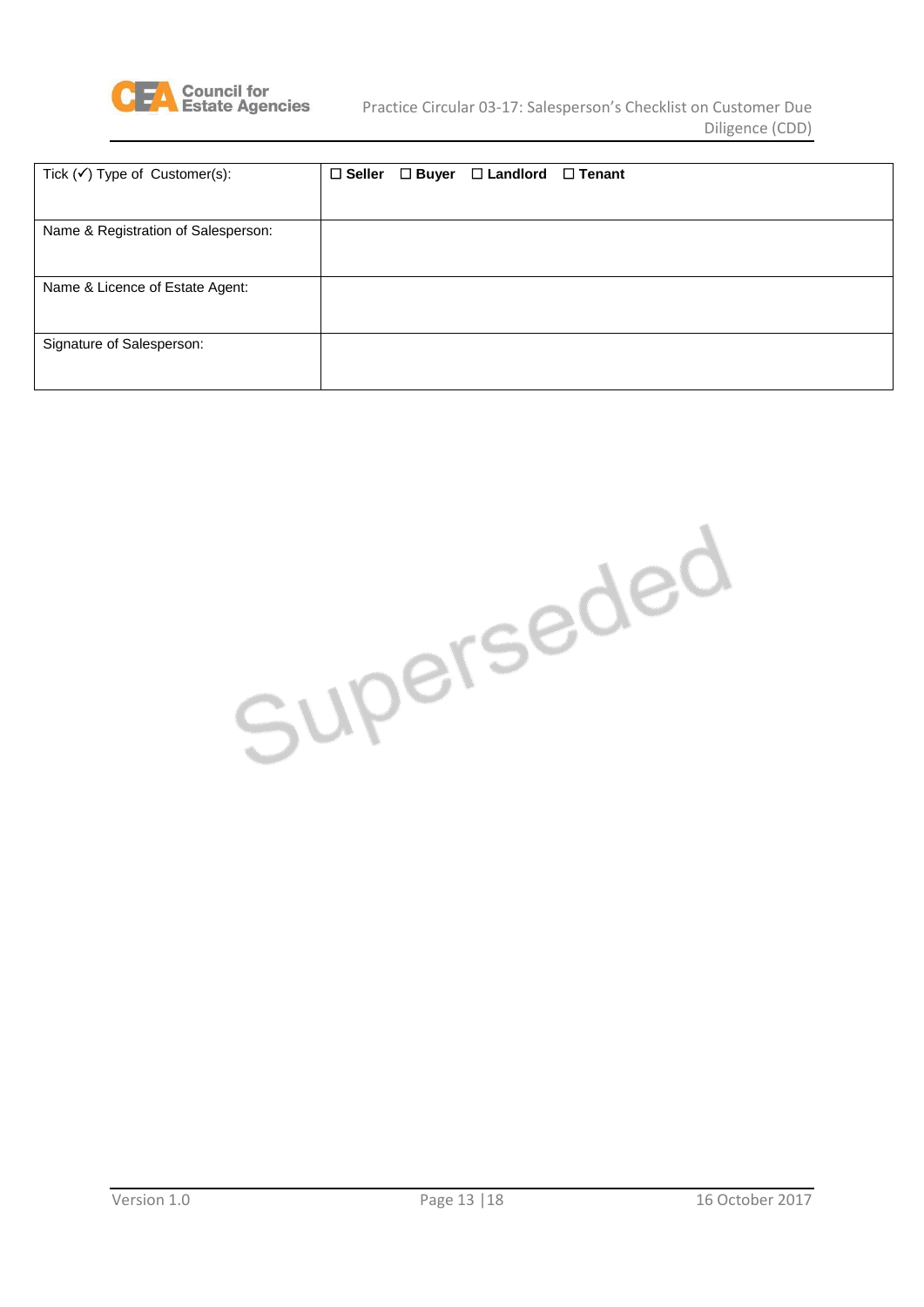

### **Please attend to Sections 3 and 4 only if your answer is "Yes" to one or more of the questions in Section 2.**

|                                                                                                                                                                                                                                                                                                             | <b>Activity</b>                                                                                                                                                                                                                                                                                         | Tick $(\checkmark)$ | <b>Remarks (if any)</b> |
|-------------------------------------------------------------------------------------------------------------------------------------------------------------------------------------------------------------------------------------------------------------------------------------------------------------|---------------------------------------------------------------------------------------------------------------------------------------------------------------------------------------------------------------------------------------------------------------------------------------------------------|---------------------|-------------------------|
| Section 3: Conduct of Customer Due Diligence (CDD) Measures<br>[Note: In situations where the salesperson reasonably believes that conducting the below CDD measures would tip off the client, he/she<br>should not pursue the CDD measures and he/she should lodge a Suspicious Transaction Report (STR)]. |                                                                                                                                                                                                                                                                                                         |                     |                         |
| 3.1                                                                                                                                                                                                                                                                                                         | Beneficial Owner (BO)                                                                                                                                                                                                                                                                                   | $\Box$ Yes          |                         |
|                                                                                                                                                                                                                                                                                                             | a) Do you suspect that the client is not the BO* of this property transaction?                                                                                                                                                                                                                          | $\Box$ No           |                         |
|                                                                                                                                                                                                                                                                                                             | * Pointer: BO is the person who has ultimate interest in the property transaction, and who<br>has control over the client. If the BO is a company, take reasonable measures to<br>understand the ownership and control structure of the company to identify the individual<br>behind the company.       |                     |                         |
|                                                                                                                                                                                                                                                                                                             | If your answer is "No" to the above question, please tick $(\checkmark)$ "NA" for the following<br>question.                                                                                                                                                                                            |                     |                         |
|                                                                                                                                                                                                                                                                                                             | b) If the client is not the BO, are you able to verify the identify the BO?                                                                                                                                                                                                                             | $\Box$ Yes          |                         |
|                                                                                                                                                                                                                                                                                                             | If your answer is "Yes" to the above question, please indicate the particulars of the<br>BO in the "Remarks" column.                                                                                                                                                                                    | $\Box$<br>No        |                         |
|                                                                                                                                                                                                                                                                                                             |                                                                                                                                                                                                                                                                                                         | <b>NA</b><br>$\Box$ |                         |
| 3.2                                                                                                                                                                                                                                                                                                         | <b>United Nations (UN) Sanction Lists</b>                                                                                                                                                                                                                                                               |                     |                         |
|                                                                                                                                                                                                                                                                                                             | Screen the client or BO against the UN Sanction Lists* from the UN website for ML/FT<br>risks, or involvement in proliferation of weapons of mass destruction and its financing. It is<br>mandatory to do so. If it is not done, please state the reasons in the "Remarks" column.                      |                     |                         |
|                                                                                                                                                                                                                                                                                                             | * Pointer: Links to the UN Sanction Lists can be found at the Monetary Authority of<br>Singapore (MAS) webpage at this web address: http://www.mas.gov.sg/Regulations-and-<br>Financial-Stability/Anti-Money-Laundering-Countering-The-Financing-Of-Terrorism-And-<br>Targeted-Financial-Sanctions.aspx |                     |                         |
|                                                                                                                                                                                                                                                                                                             | a) In the screening of the client or BO against the UN Sanction Lists, is there any full                                                                                                                                                                                                                | Yes<br>$\Box$       |                         |
|                                                                                                                                                                                                                                                                                                             | name match or partial name match where the nationality and age range matched*?                                                                                                                                                                                                                          | $\Box$ No           |                         |
|                                                                                                                                                                                                                                                                                                             | * Pointer: If there is a partial name match, salesperson should find out whether the<br>nationality and age range of the client match the information provided in the UN Sanction<br>Lists. If there is a nationality and age range match, answer "Yes" to this question.                               |                     |                         |
|                                                                                                                                                                                                                                                                                                             | If your answer is "Yes" to the above question, please proceed to lodge an STR.                                                                                                                                                                                                                          |                     |                         |
|                                                                                                                                                                                                                                                                                                             | b) Is the client or BO known to be involved in FT, or proliferation financing?                                                                                                                                                                                                                          | $\Box$ Yes          |                         |
|                                                                                                                                                                                                                                                                                                             | If your answer is "Yes" to the above question, please proceed to lodge an STR and<br>cease dealing with the client or BO.                                                                                                                                                                               | $\Box$ No           |                         |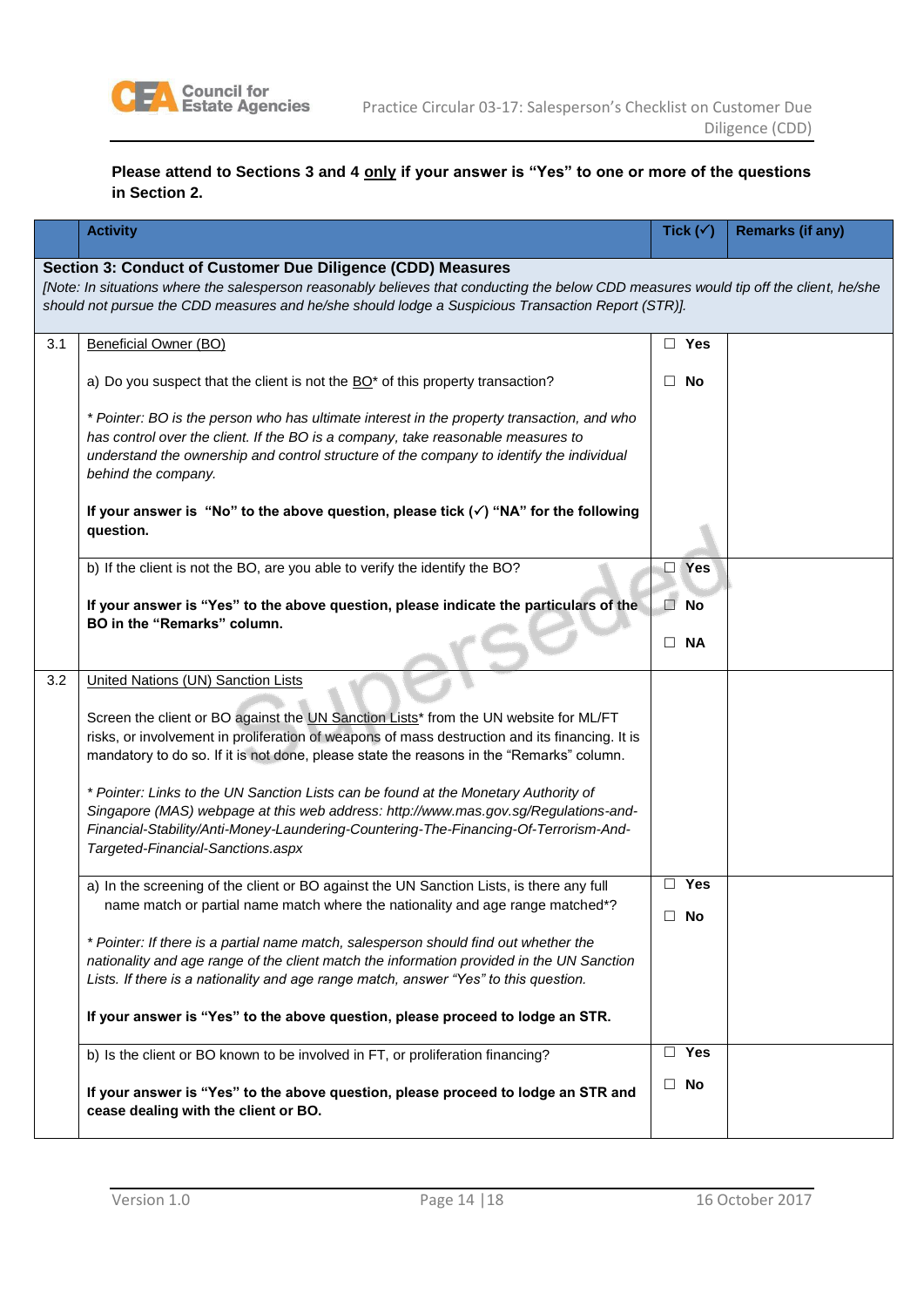

|     | <b>Activity</b>                                                                                                                                                                                                                                                                                                                                                                                                                                                                                                                                                                    | Tick $(\sqrt{ } )$      | <b>Remarks (if any)</b> |
|-----|------------------------------------------------------------------------------------------------------------------------------------------------------------------------------------------------------------------------------------------------------------------------------------------------------------------------------------------------------------------------------------------------------------------------------------------------------------------------------------------------------------------------------------------------------------------------------------|-------------------------|-------------------------|
| 3.3 | Panama Papers                                                                                                                                                                                                                                                                                                                                                                                                                                                                                                                                                                      | $\Box$ Yes              |                         |
|     | a) Have you screened the client or BO against the list of entities identified in the Panama<br>Papers <sup>*?</sup>                                                                                                                                                                                                                                                                                                                                                                                                                                                                | $\Box$ No               |                         |
|     | * Pointer: Links to the Panama Papers can be found at the International Consortium of<br>Investigative Journalists' (ICIJ) webpage at this web address:<br>https://offshoreleaks.icij.org/                                                                                                                                                                                                                                                                                                                                                                                         |                         |                         |
|     | b) In the screening of the client or BO against the Panama Papers, is there any name                                                                                                                                                                                                                                                                                                                                                                                                                                                                                               | $\Box$ Yes              |                         |
|     | match?                                                                                                                                                                                                                                                                                                                                                                                                                                                                                                                                                                             | $\Box$ No               |                         |
|     | If your answer is "Yes" to the above question, please review your client's activities<br>for criminal conduct and lodge an STR where warranted. Refer to GC 04-16 for<br>guidance on submission of STRs related to the Panama Papers.                                                                                                                                                                                                                                                                                                                                              |                         |                         |
| 3.4 | Politically Exposed Person (PEP)                                                                                                                                                                                                                                                                                                                                                                                                                                                                                                                                                   | $\Box$ Yes              |                         |
|     | a) Do you have reasons to believe that the client or BO is a PEP <sup>*?</sup>                                                                                                                                                                                                                                                                                                                                                                                                                                                                                                     | $\Box$ No               |                         |
|     | * Pointer: PEP refers to a person, whether domestic, foreign or international organisation,<br>who is or has been entrusted with prominent public functions, e.g. government ministers,<br>senior civil servants, senior executive of state owned corporations or senior management<br>of international organisations, etc. Use an internet-based search engine, e.g. Google and<br>Yahoo, to obtain news or information if you suspect the client or BO is a PEP.<br>If your answer is "No" to the above question, please tick $(\checkmark)$ "NA" for the following<br>question. |                         |                         |
|     | b) If the client or BO is a PEP, is the client or BO a foreign PEP, a family member* or<br>close associate* of a foreign PEP?                                                                                                                                                                                                                                                                                                                                                                                                                                                      | $\Box$ Yes<br>$\Box$ No |                         |
|     | * Pointer: A foreign PEP refers to a person who is or has been entrusted with prominent<br>public functions by a foreign country. Family member means a parent, step-parent, child,<br>step-child, adopted child, spouse, sibling, step-sibling and adopted sibling of the PEP.<br>Close associate means an individual who is closely connected to a PEP, either socially or<br>professionally.                                                                                                                                                                                    | $\Box$ NA               |                         |
|     | If your answer is "Yes" to the above question, ask for the source of the PEP's<br>funds/wealth and to seek approval from your estate agent whether to continue with<br>the property transaction. Indicate the source of funds/wealth and the decision of<br>your estate agent in the "Remarks" column.                                                                                                                                                                                                                                                                             |                         |                         |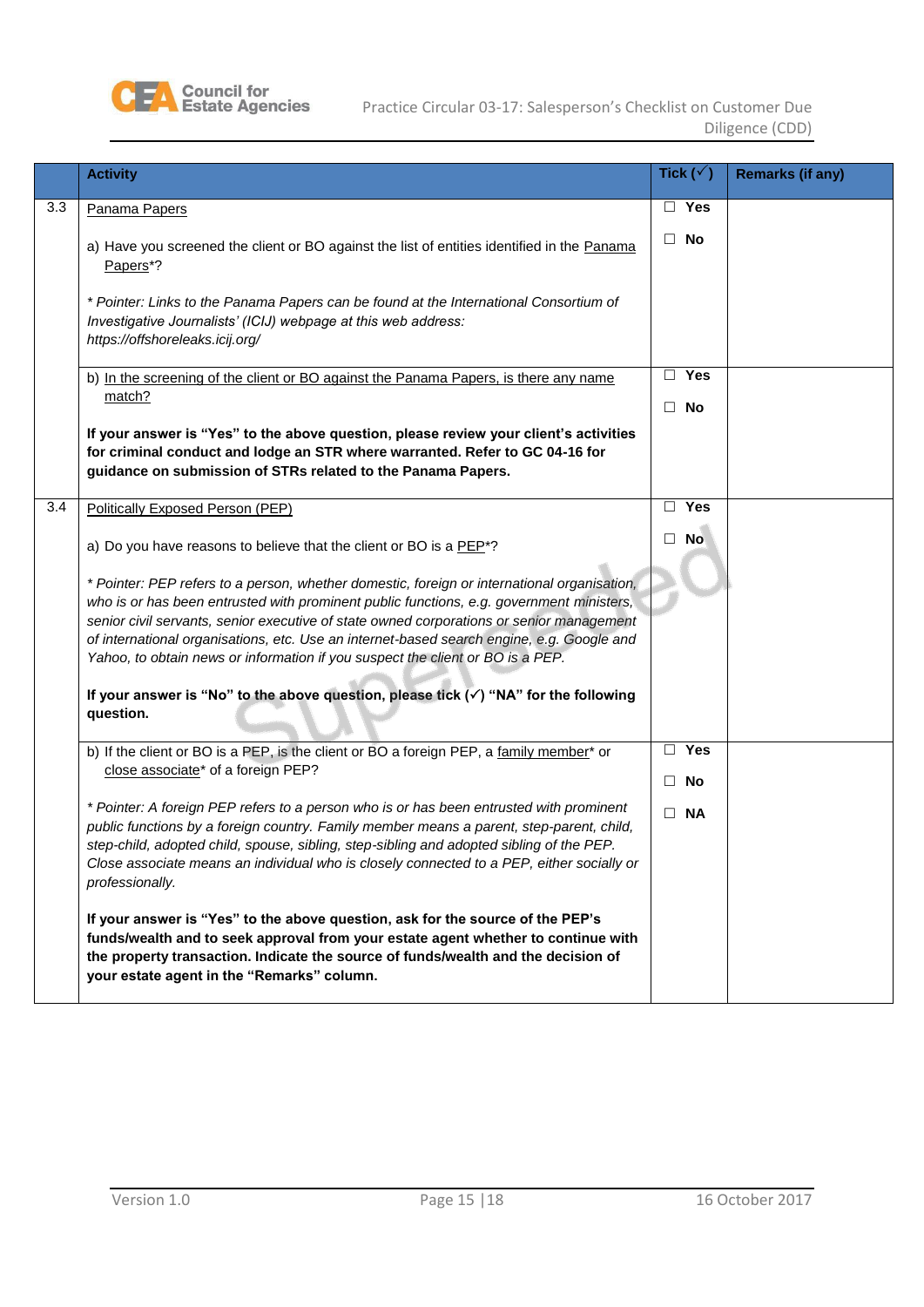

|     | <b>Activity</b>                                                                                                                                                                                                                                                                                                                                                                                                                    |        | Tick $(\checkmark)$ | <b>Remarks (if any)</b> |
|-----|------------------------------------------------------------------------------------------------------------------------------------------------------------------------------------------------------------------------------------------------------------------------------------------------------------------------------------------------------------------------------------------------------------------------------------|--------|---------------------|-------------------------|
| 3.5 | <b>Higher Risk Areas</b>                                                                                                                                                                                                                                                                                                                                                                                                           |        | $\Box$ Yes          |                         |
|     | a) Is the property transaction complex*, or unusually large*?                                                                                                                                                                                                                                                                                                                                                                      |        | $\Box$ No           |                         |
|     | * Pointer: Complex transactions could include attempts to disguise the BO involved in the<br>transaction, or unnecessarily complex transaction structure possibly designed to obscure<br>the true nature of the transaction, or multiple intermediaries used for the transaction.<br>Unusually large transactions could include transaction priced at more than the usual or<br>expected amount for a similar typical transaction. |        |                     |                         |
|     | b) Does the property transaction have no apparent economic* or lawful purpose*?                                                                                                                                                                                                                                                                                                                                                    |        | $\Box$ Yes          |                         |
|     | * Pointer: Transactions with no apparent economic or lawful purpose could include using<br>trust and company service providers to set up a number of corporate structures in multiple<br>countries for the transaction without any apparent purpose                                                                                                                                                                                |        | $\Box$ No           |                         |
|     | c) Is the client or BO from higher risk countries*?                                                                                                                                                                                                                                                                                                                                                                                |        | $\Box$ Yes          |                         |
|     | * Pointer: The links to the list of higher risk countries can be found at the Financial Action<br>Task Force's (FATF) webpage at this web address: http://www.fatf-gafi.org/topics/high-<br>riskandnon-cooperativejurisdictions/                                                                                                                                                                                                   |        | $\Box$ No           |                         |
|     | If your answer is "Yes" to one or more of the above questions in Section 3.5, please proceed to complete Section 3.6.<br>If your answers are "No" to all of the above questions in Section 3.5, please tick $(\checkmark)$ "NA" for the questions in Section<br>3.6.                                                                                                                                                               |        |                     |                         |
| 3.6 | <b>Enhanced CDD</b>                                                                                                                                                                                                                                                                                                                                                                                                                |        | $\Box$ Yes          |                         |
|     | a) If the property transaction is of higher risk, have you conducted enhanced CDD<br>measures by asking the following information from the client or BO, i.e. occupation,                                                                                                                                                                                                                                                          | $\Box$ | No                  |                         |
|     | source of funds/wealth and purpose of the transaction.                                                                                                                                                                                                                                                                                                                                                                             |        | $\Box$ NA           |                         |
|     | If your answer is "Yes" to the above question, please indicate the findings in the<br>"Remarks" column.                                                                                                                                                                                                                                                                                                                            |        |                     |                         |
|     | b) Have you sought approval from your estate agent to continue with the property<br>transaction?                                                                                                                                                                                                                                                                                                                                   |        | $\square$ Yes       |                         |
|     | If your answer is "Yes" to the above question, please indicate the decision of your                                                                                                                                                                                                                                                                                                                                                |        | $\Box$ No           |                         |
|     | estate agent in the "Remarks" column.                                                                                                                                                                                                                                                                                                                                                                                              |        | $\Box$ NA           |                         |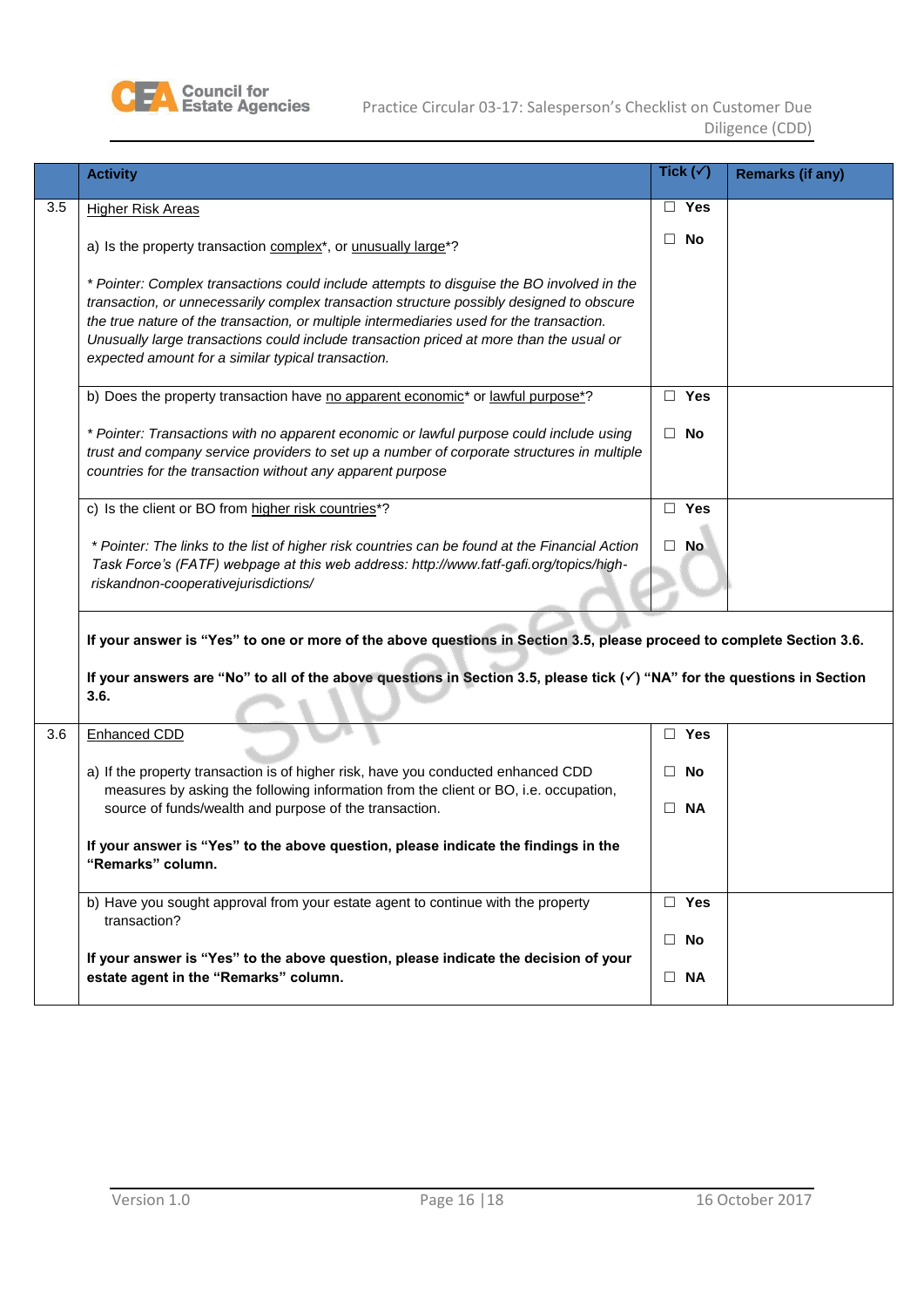

| <b>Section 4: Suspicious Transaction Report (STR)</b>                                                                                                                                                                                                                                             |                                                                                                                                                                                          |                                                                    |  |  |  |
|---------------------------------------------------------------------------------------------------------------------------------------------------------------------------------------------------------------------------------------------------------------------------------------------------|------------------------------------------------------------------------------------------------------------------------------------------------------------------------------------------|--------------------------------------------------------------------|--|--|--|
| [Note: Estate agents or salespersons can lodge STRs online at CAD's website: strolls.police.gov.sg. Alternatively, they can fill-in the<br>STR form found in Annex C of PC 04-15 (available on CEA's website) and send it to Head, Suspicious Transaction Reporting Office or<br>STRO@spf.gov.sgl |                                                                                                                                                                                          |                                                                    |  |  |  |
| 4.1                                                                                                                                                                                                                                                                                               | In your conduct of CDD for this property transaction, consider lodging an STR when:                                                                                                      |                                                                    |  |  |  |
|                                                                                                                                                                                                                                                                                                   | a) You face difficulty in completing the CDD, e.g. client is uncooperative such as refusing to provide information or attempting to<br>hide information.                                 |                                                                    |  |  |  |
|                                                                                                                                                                                                                                                                                                   | b) There is a name match (refer to Section 3.2(a)) when you screen your client or BO against the UN Sanction Lists.                                                                      |                                                                    |  |  |  |
|                                                                                                                                                                                                                                                                                                   | c) The client or BO is known to be involved in FT, or proliferation financing.                                                                                                           |                                                                    |  |  |  |
|                                                                                                                                                                                                                                                                                                   | d) There is indication of the client or BO (including family member or close associates of the client or BO who is a foreign PEP)<br>known to be involved or linked with ML/FT activity. |                                                                    |  |  |  |
|                                                                                                                                                                                                                                                                                                   | e) You reasonably believe that conducting CDD will tip off the client.                                                                                                                   |                                                                    |  |  |  |
|                                                                                                                                                                                                                                                                                                   | f) There is other suspicion of ML/FT activity, such as the indicators in Section 2.4.                                                                                                    |                                                                    |  |  |  |
| Salesperson's Declaration: I declare that the above information filled-in are true and correct to the best of my<br>knowledge.                                                                                                                                                                    |                                                                                                                                                                                          |                                                                    |  |  |  |
| Date of Completing Checklist:                                                                                                                                                                                                                                                                     |                                                                                                                                                                                          |                                                                    |  |  |  |
| Date of Submitting to Estate Agent:                                                                                                                                                                                                                                                               |                                                                                                                                                                                          |                                                                    |  |  |  |
|                                                                                                                                                                                                                                                                                                   | Name of Client(s):                                                                                                                                                                       |                                                                    |  |  |  |
|                                                                                                                                                                                                                                                                                                   | Identity of Client(s):<br>(NRIC/Passport No./Other ID)                                                                                                                                   |                                                                    |  |  |  |
|                                                                                                                                                                                                                                                                                                   | Tick (√) Type of Client/s:                                                                                                                                                               | $\square$ Landlord<br>$\square$ Seller<br>□ Buyer<br>$\Box$ Tenant |  |  |  |
|                                                                                                                                                                                                                                                                                                   | Name & Registration of Salesperson:                                                                                                                                                      |                                                                    |  |  |  |
|                                                                                                                                                                                                                                                                                                   | Name & Licence of Estate Agent:                                                                                                                                                          |                                                                    |  |  |  |
|                                                                                                                                                                                                                                                                                                   | Signature of Salesperson:                                                                                                                                                                |                                                                    |  |  |  |